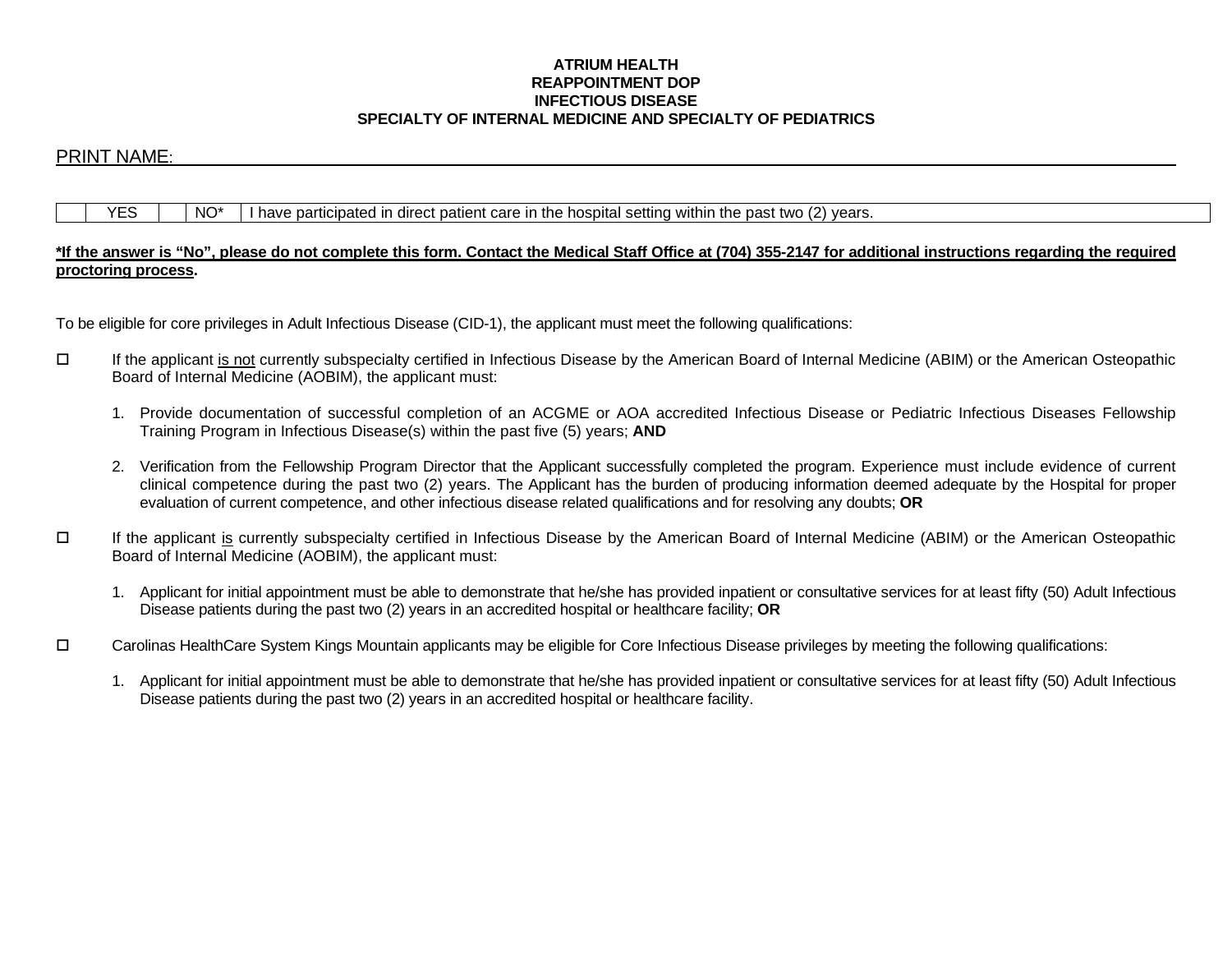To be eligible for core privileges in Pediatric Infectious Disease (CID-2), the applicant must meet the following qualifications:

- If the applicant is not currently subspecialty certified in Pediatric Infectious Disease by the American Board of Pediatrics (ABP) or the American Osteopathic Board of Pediatrics (AOBP), the applicant must:
	- 1. Provide documentation of successful completion of an ACGME or AOA accredited Pediatric Infectious Diseases Fellowship Training Program in Infectious Disease(s) within the past five (5) years; **AND**
	- 2. Verification from the Fellowship Program Director that the Applicant successfully completed the program. Experience must include evidence of current clinical competence during the past two (2) years. The Applicant has the burden of producing information deemed adequate by the Hospital for proper evaluation of current competence, and other infectious disease related qualifications and for resolving any doubts; **OR**
- If the applicant is currently subspecialty certified in Pediatric Infectious Disease by the American Board of Pediatrics (ABP) or the American Osteopathic Board of Pediatrics (AOBP), the applicant must:
	- 1. Applicant for initial appointment must be able to demonstrate that he/she has provided inpatient, outpatient, or consultative services for at least twenty-five (25) Pediatric Infectious Disease patients during the past two (2) years in an accredited hospital or healthcare facility. In the event there are insignificant inpatient encounters, the submission of a Peer Review Evaluation Form is to be completed by one of the Applicant's peers that refers patients to the Applicant or practices with the Applicant.

NOTE 1: Physicians must apply for "Core" privileges in order to be eligible for clinical privileges in Infectious Disease at any facility within Atrium Health.

NOTE 2: "Core" privileges cannot be amended or altered in any way.

NOTE 3: If "general" Internal Medicine or Pediatric privileges are required, please request the appropriate Delineation of Privileges Form.

NOTE 4: Please note that the exercise of certain privileges enumerated herein is necessarily limited by the operational, and resource constraints of the facility. All procedures must be performed within a clinical setting with the capabilities and organizational structure required to provide appropriate support.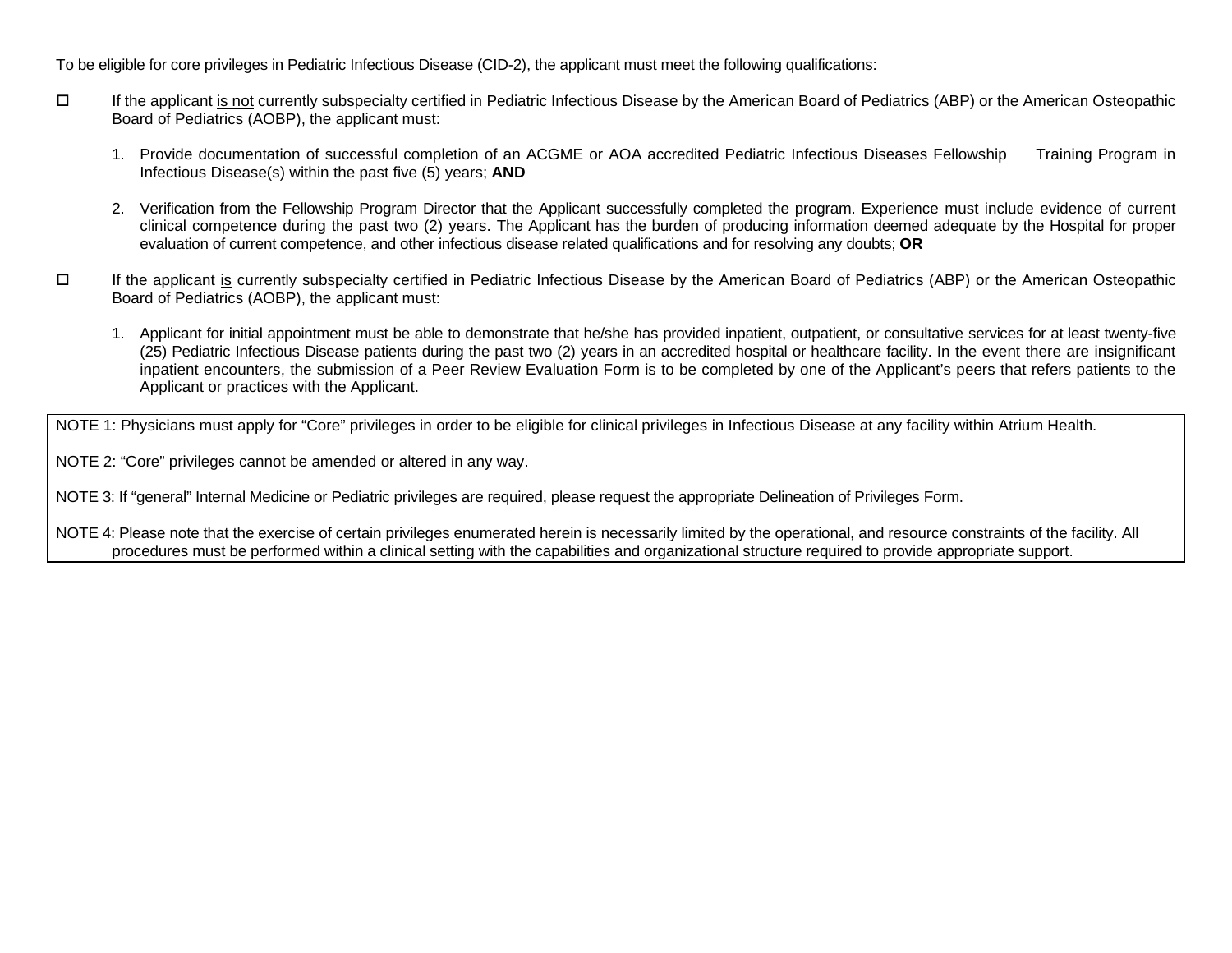#### Please check appropriate blocks when applying for privileges:

| <b>CMC</b> | <b>Pineville</b> | University<br>City | <b>CR</b> | Lincoln | Cabarrus | <b>Union</b> | <b>Stanly</b> | Anson | <b>Cleveland</b> |         | <b>ADULT INFECTIOUS DISEASE CORE</b><br><b>PRIVILEGES</b>                                                                                                                                                                                                                                                                                                                                                                                                                                                                                                                          |
|------------|------------------|--------------------|-----------|---------|----------|--------------|---------------|-------|------------------|---------|------------------------------------------------------------------------------------------------------------------------------------------------------------------------------------------------------------------------------------------------------------------------------------------------------------------------------------------------------------------------------------------------------------------------------------------------------------------------------------------------------------------------------------------------------------------------------------|
|            |                  |                    | N/A       |         |          |              |               |       |                  | $CID-1$ | Privileges to evaluate, and provide consultation<br>to adolescents and greater with acute and<br>chronic infectious or suspected infectious or<br>immunologic diseases, underlying diseases<br>that predispose to unusual severe infections,<br>unclear diagnoses, uncommon diseases, and<br>complex or investigation treatments. This<br>includes patients who are neutropenic; have<br>leukemia, lymphoma, or other malignancies;<br>are post-solid organ or bone marrow<br>transplantation; have HIV/AIDS or are<br>immunocompromised by other disease or<br>medical therapies. |

ADULT INFECTIOUS DISEASE: Administration of antimicrobial and biological products via all routes; application and interpretation of diagnostic tests; aspiration or I&D of superficial abscess; interpretation of Gram's stain; management, maintenance, and removal of indwelling venous access catheters; lumbar puncture; punch skin biopsies; arthrocentesis.

**Maintenance Criteria for Continued Privileges (CID-1):**

The Physician must submit a minimum of ten (10) representative samples of Adult Infectious Disease Core patients/procedures during the past two (2) year period based on acceptable results of ongoing professional practice evaluation and outcomes to reapply for privileges. This will be reviewed at the time of reappointment. Physicians who would like to continue to hold any Adult Infectious Disease Core privileges (CID-1) but are unable to document the minimal number will be requested to voluntarily withdraw their request for such privileges and to complete the necessary proctoring forms.

| <b>CMC</b> | <b>Pineville</b> | University<br>City | <b>CR</b> | Lincoln | <b>Cabarrus</b> | <b>Union</b> | Stanly | Anson | Cleveland |         | <b>CORE INFECTIOUS DISEASE PRIVILEGES</b><br>- REHABILITATION HOSPITAL SETTING<br><b>ONLY</b>                                                                                                                                   |
|------------|------------------|--------------------|-----------|---------|-----------------|--------------|--------|-------|-----------|---------|---------------------------------------------------------------------------------------------------------------------------------------------------------------------------------------------------------------------------------|
| N/A        | N/A              | N/A                |           | N/A     | N/A             | N/A          | N/A    | N/A   | N/A       | $CID-3$ | Privileges<br>include<br>and<br>evaluation<br>management, as well as procedures approved<br>for performance within the acute rehabilitation<br>setting, in conjunction with the comprehensive<br>rehabilitation treatment plan. |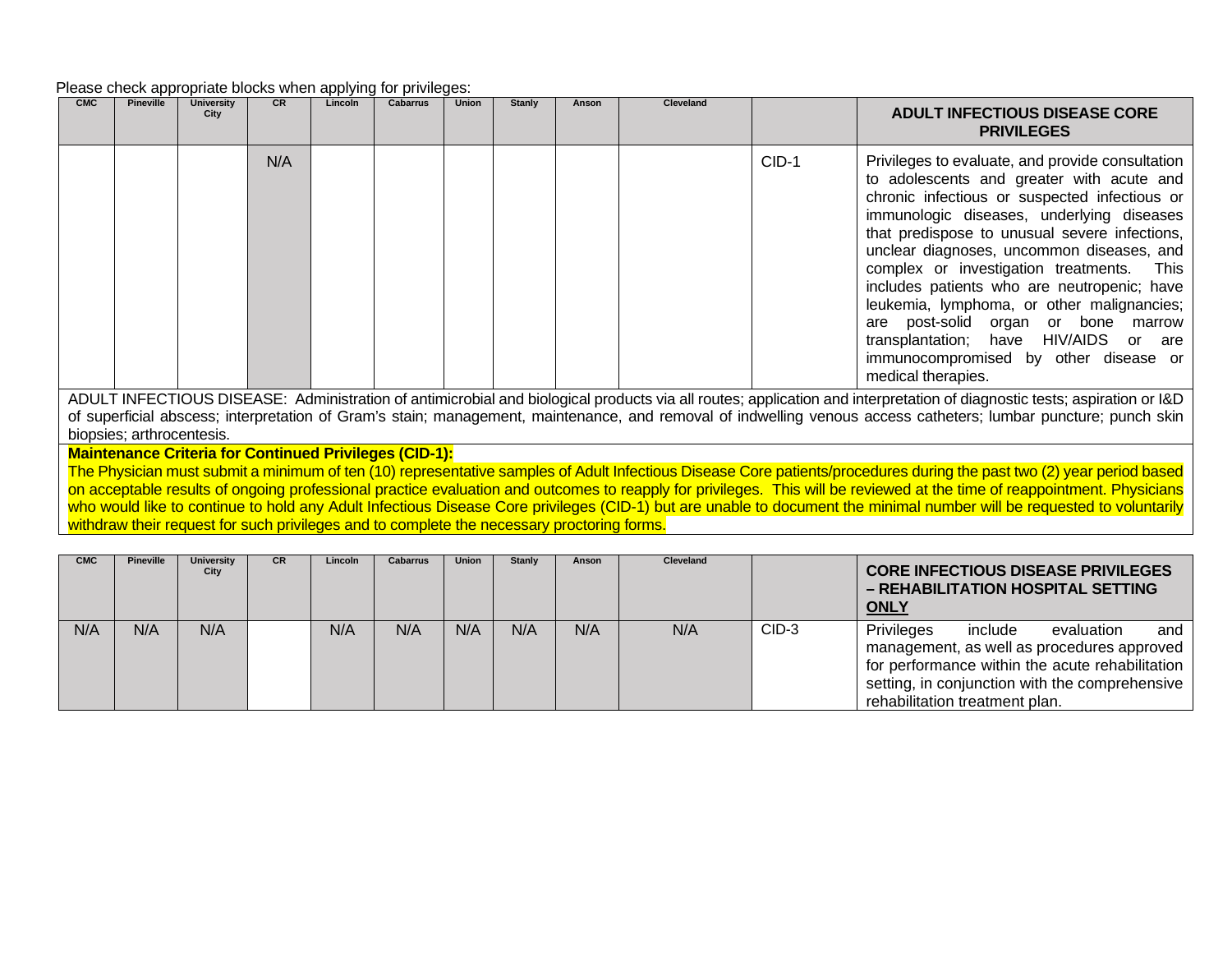| <b>CMC</b>                                                                                                                                                                                                                                                                                                                                     | <b>Pineville</b> | <b>University</b><br>City | <b>CR</b> | Lincoln | <b>Cabarrus</b> | Union | Stanly | Anson | Cleveland |       | <b>PEDIATRIC INFECTIOUS DISEASES CORE</b><br><b>PRIVILEGES</b>                                                                                                                                                                                                                                                                                                                                                                                                                                                                                                                           |
|------------------------------------------------------------------------------------------------------------------------------------------------------------------------------------------------------------------------------------------------------------------------------------------------------------------------------------------------|------------------|---------------------------|-----------|---------|-----------------|-------|--------|-------|-----------|-------|------------------------------------------------------------------------------------------------------------------------------------------------------------------------------------------------------------------------------------------------------------------------------------------------------------------------------------------------------------------------------------------------------------------------------------------------------------------------------------------------------------------------------------------------------------------------------------------|
|                                                                                                                                                                                                                                                                                                                                                |                  |                           | N/A       |         |                 |       |        |       |           | CID-2 | Privileges to evaluate, and provide consultation<br>to children birth to adolescents with acute and<br>chronic infectious or suspected infectious or<br>immunologic diseases, underlying diseases<br>that predispose to unusual severe infections,<br>unclear diagnoses, uncommon diseases, and<br>complex or investigation treatments. This<br>includes patients who are neutropenic; have<br>leukemia, lymphoma, or other malignancies;<br>are post-solid organ or bone marrow<br>transplantation; have HIV/AIDS or are<br>immunocompromised by other disease or<br>medical therapies. |
| PEDIATRIC INFECTIOUS DISEASE: Administration of antimicrobial and biological products via all routes; application and interpretation of diagnostic tests; aspiration or<br>I&D of superficial abscess; interpretation of Gram's stain; management, maintenance, and removal of indwelling venous access catheters; lumbar puncture; punch skin |                  |                           |           |         |                 |       |        |       |           |       |                                                                                                                                                                                                                                                                                                                                                                                                                                                                                                                                                                                          |
| biopsies; arthrocentesis.                                                                                                                                                                                                                                                                                                                      |                  |                           |           |         |                 |       |        |       |           |       |                                                                                                                                                                                                                                                                                                                                                                                                                                                                                                                                                                                          |

**Maintenance Criteria for Continued Privileges (CID-2):**

The Physician must submit a minimum of ten (10) representative samples of Pediatric Infectious Diseases Core patient encounters to include inpatient, outpatient, or consultative services for at least ten (10) Pediatric Infectious Diseases patients during the past two (2) year period based on acceptable results of ongoing professional practice evaluation and outcomes to reapply for privileges. This will be reviewed at the time of reappointment. In the event there are insignificant inpatient encounters, the submission of a Peer Review Evaluation Form is to be completed by one of the Applicant's peers that refers patients to the Applicant or practices with the Applicant. Physicians who would like to continue to hold any Pediatric Infectious Diseases Core privileges (CID-2) but are unable to document the minimal number will be requested to voluntarily withdraw their request for such privileges and to complete the necessary proctoring forms.